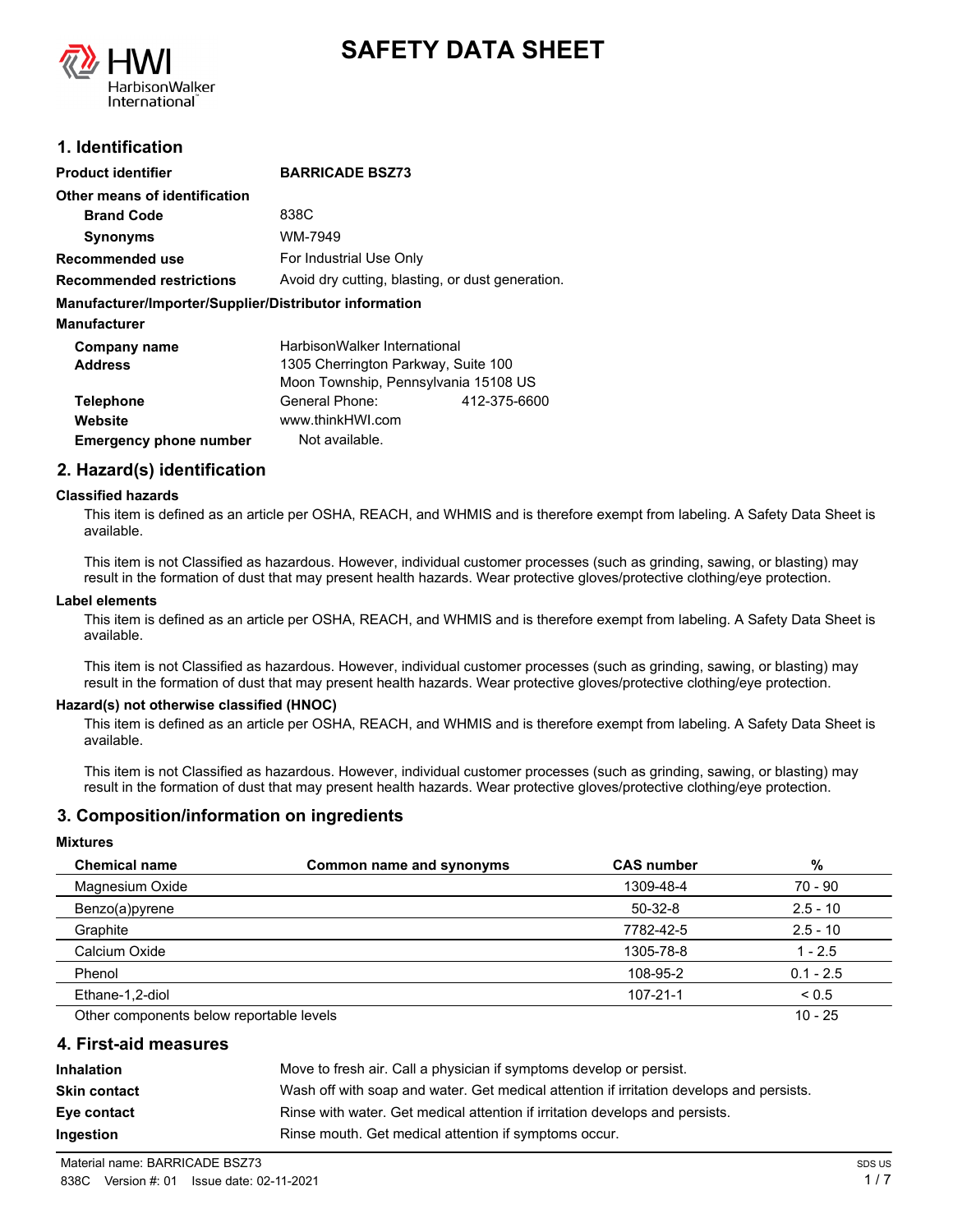| <b>Most important</b><br>symptoms/effects, acute and<br>delayed              | Direct contact with eyes may cause temporary irritation.            |
|------------------------------------------------------------------------------|---------------------------------------------------------------------|
| Indication of immediate<br>medical attention and special<br>treatment needed | Treat symptomatically.                                              |
| 5. Fire-fighting measures                                                    |                                                                     |
| Suitable extinguishing media                                                 | Use fire-extinguishing media appropriate for surrounding materials. |
| Unsuitable extinguishing<br>media                                            | Not available.                                                      |
| Specific hazards arising from<br>the chemical                                | Not applicable.                                                     |
| Special protective equipment<br>and precautions for firefighters             | Not available.                                                      |
| 6. Accidental release measures                                               |                                                                     |

| <b>Personal precautions,</b><br>protective equipment and<br>emergency procedures | Keep unnecessary personnel away. For personal protection, see section 8 of the SDS.                                                                      |
|----------------------------------------------------------------------------------|----------------------------------------------------------------------------------------------------------------------------------------------------------|
| <b>Methods and materials for</b><br>containment and cleaning up                  | Stop the flow of material, if this is without risk. Following product recovery, flush area with water.<br>For waste disposal, see section 13 of the SDS. |
| <b>Environmental precautions</b>                                                 | Avoid discharge into drains, water courses or onto the ground.                                                                                           |
| 7 Handling and storage                                                           |                                                                                                                                                          |

## **7. Handling and storage**

| Precautions for safe handling                                   | Observe good industrial hygiene practices.                          |
|-----------------------------------------------------------------|---------------------------------------------------------------------|
| Conditions for safe storage,<br>including any incompatibilities | Store away from incompatible materials (see Section 10 of the SDS). |

# **8. Exposure controls/personal protection**

## **Occupational exposure limits**

## **US. OSHA Table Z-1 Limits for Air Contaminants (29 CFR 1910.1000)**

| <b>Components</b>                         | <b>Type</b> | Value             | Form                 |
|-------------------------------------------|-------------|-------------------|----------------------|
| Calcium Oxide (CAS<br>1305-78-8)          | PEL         | $5$ mg/m $3$      |                      |
| Graphite (CAS 7782-42-5)                  | <b>PEL</b>  | $5$ mg/m $3$      | Respirable fraction. |
|                                           |             | 15 mg/m3          | Total dust.          |
| Magnesium Oxide (CAS<br>$1309 - 48 - 4$ ) | PEL         | $15 \text{ mg/m}$ | Total particulate.   |
| US. OSHA Table Z-3 (29 CFR 1910.1000)     |             |                   |                      |
| <b>Components</b>                         | <b>Type</b> | <b>Value</b>      | <b>Form</b>          |
| Graphite (CAS 7782-42-5)                  | <b>TWA</b>  | 15 mppcf          |                      |
| Magnesium Oxide (CAS<br>$1309 - 48 - 4$ ) | <b>TWA</b>  | $5$ mg/m $3$      | Respirable fraction. |
|                                           |             | $15 \text{ mg/m}$ | Total dust.          |
|                                           |             | 50 mppcf          | Total dust.          |
|                                           |             | 15 mppcf          | Respirable fraction. |
| <b>US. ACGIH Threshold Limit Values</b>   |             |                   |                      |
| <b>Components</b>                         | Type        | <b>Value</b>      | Form                 |
| Calcium Oxide (CAS<br>1305-78-8)          | TWA         | $2$ mg/m $3$      |                      |
| Graphite (CAS 7782-42-5)                  | TWA         | $2$ mg/m $3$      | Respirable fraction. |
| Magnesium Oxide (CAS<br>$1309 - 48 - 4$ ) | <b>TWA</b>  | 10 mg/m3          | Inhalable fraction.  |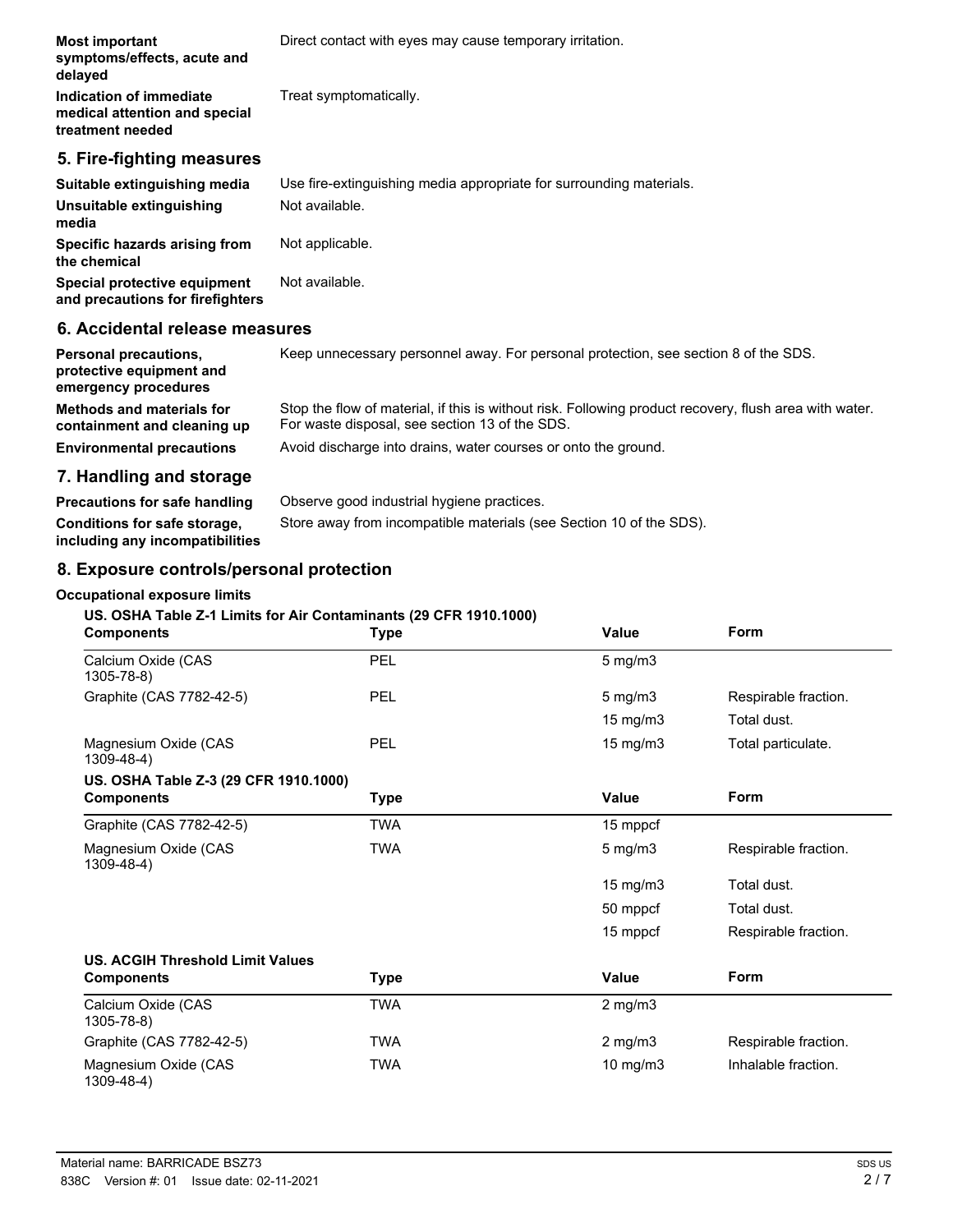| US. NIOSH: Pocket Guide to Chemical Hazards<br><b>Components</b>      | <b>Type</b>                                                   |                                                     |                 | <b>Value</b>         | Form                                                                                                                                                                                                                                                                                                                                                                                                   |
|-----------------------------------------------------------------------|---------------------------------------------------------------|-----------------------------------------------------|-----------------|----------------------|--------------------------------------------------------------------------------------------------------------------------------------------------------------------------------------------------------------------------------------------------------------------------------------------------------------------------------------------------------------------------------------------------------|
| Calcium Oxide (CAS<br>$1305 - 78 - 8$                                 | <b>TWA</b>                                                    |                                                     |                 | $2$ mg/m $3$         |                                                                                                                                                                                                                                                                                                                                                                                                        |
| Graphite (CAS 7782-42-5)                                              | <b>TWA</b>                                                    |                                                     |                 | $2.5$ mg/m $3$       | Respirable.                                                                                                                                                                                                                                                                                                                                                                                            |
| <b>Biological limit values</b>                                        |                                                               |                                                     |                 |                      |                                                                                                                                                                                                                                                                                                                                                                                                        |
| <b>ACGIH Biological Exposure Indices</b>                              |                                                               |                                                     |                 |                      |                                                                                                                                                                                                                                                                                                                                                                                                        |
| <b>Components</b>                                                     | <b>Value</b>                                                  | <b>Determinant</b>                                  | <b>Specimen</b> | <b>Sampling Time</b> |                                                                                                                                                                                                                                                                                                                                                                                                        |
| Benzo(a)pyrene (CAS<br>$50-32-8$                                      | $2.5 \mu g/l$                                                 | 1-Hydroxypyre<br>ne, with<br>hydrolysis<br>$(1-HP)$ | Urine           | $\star$              |                                                                                                                                                                                                                                                                                                                                                                                                        |
| * - For sampling details, please see the source document.             |                                                               |                                                     |                 |                      |                                                                                                                                                                                                                                                                                                                                                                                                        |
| <b>Exposure quidelines</b>                                            | formaldehyde, phenol and aromatic and/or aliphatic compounds. |                                                     |                 |                      | The resin binder in this product was specifically engineered to have low toxicity, with minimal<br>free-phenol (less than 100ppm in this refractory product) and no free-formaldehyde. Under certain<br>conditions, thermal decomposition products may still include carbon monoxide, carbon dioxide,                                                                                                  |
| Appropriate engineering<br>controls                                   |                                                               |                                                     |                 |                      | Good general ventilation (typically 10 air changes per hour) should be used. Ventilation rates<br>should be matched to conditions. If applicable, use process enclosures, local exhaust ventilation,<br>or other engineering controls to maintain airborne levels below recommended exposure limits. If<br>exposure limits have not been established, maintain airborne levels to an acceptable level. |
| Individual protection measures, such as personal protective equipment |                                                               |                                                     |                 |                      |                                                                                                                                                                                                                                                                                                                                                                                                        |
| <b>Eye/face protection</b>                                            | Wear safety glasses with side shields (or goggles).           |                                                     |                 |                      |                                                                                                                                                                                                                                                                                                                                                                                                        |
| <b>Skin protection</b><br><b>Hand protection</b>                      | Wear appropriate chemical resistant gloves.                   |                                                     |                 |                      |                                                                                                                                                                                                                                                                                                                                                                                                        |
| <b>Other</b>                                                          | Wear suitable protective clothing.                            |                                                     |                 |                      |                                                                                                                                                                                                                                                                                                                                                                                                        |
| <b>Respiratory protection</b>                                         | exceeding the exposure limits.                                |                                                     |                 |                      | Use a NIOSH/MSHA approved respirator if there is a risk of exposure to dust/fume at levels                                                                                                                                                                                                                                                                                                             |
| <b>Thermal hazards</b>                                                | Wear appropriate thermal protective clothing, when necessary. |                                                     |                 |                      |                                                                                                                                                                                                                                                                                                                                                                                                        |
|                                                                       |                                                               |                                                     |                 |                      |                                                                                                                                                                                                                                                                                                                                                                                                        |

**General hygiene considerations**

Always observe good personal hygiene measures, such as washing after handling the material and before eating, drinking, and/or smoking. Routinely wash work clothing and protective equipment to remove contaminants.

## **9. Physical and chemical properties**

| Appearance                                   |                            |
|----------------------------------------------|----------------------------|
| <b>Physical state</b>                        | Solid.                     |
| Form                                         | Brick or Cast Shape Solid. |
| Color                                        | Not available.             |
| Odor                                         | Not available.             |
| Odor threshold                               | Not available.             |
| рH                                           | Not available.             |
| Melting point/freezing point                 | Not available.             |
| Initial boiling point and boiling<br>range   | Not available.             |
| <b>Flash point</b>                           | Not available.             |
| <b>Evaporation rate</b>                      | Not available.             |
| Flammability (solid, gas)                    | Not available.             |
| Upper/lower flammability or explosive limits |                            |
| <b>Flammability limit - lower</b>            | Not available.             |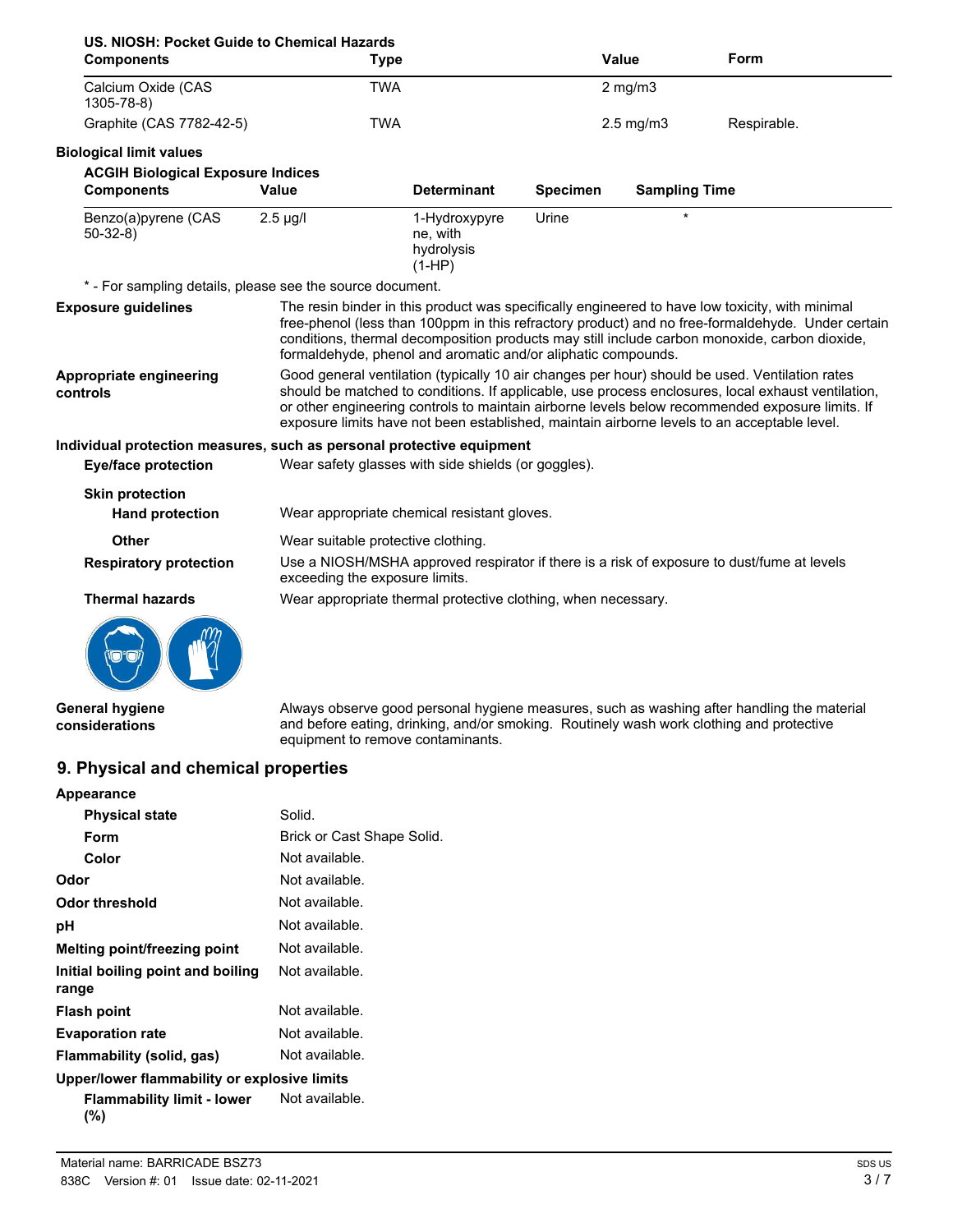| <b>Flammability limit - upper</b><br>$(\%)$       | Not available. |
|---------------------------------------------------|----------------|
| Explosive limit - lower (%)                       | Not available. |
| Explosive limit - upper (%)                       | Not available. |
| Vapor pressure                                    | Not available. |
| Vapor density                                     | Not available. |
| <b>Relative density</b>                           | Not available. |
| Solubility(ies)                                   |                |
| Solubility (water)                                | Not available. |
| <b>Partition coefficient</b><br>(n-octanol/water) | Not available. |
| <b>Auto-ignition temperature</b>                  | Not available. |
| <b>Decomposition temperature</b>                  | Not available. |
| <b>Viscosity</b>                                  | Not available. |
| <b>Other information</b>                          |                |
| <b>Explosive properties</b>                       | Not explosive. |
| <b>Oxidizing properties</b>                       | Not oxidizing. |
| 10. Stability and reactivity                      |                |

| <b>Reactivity</b>                            | The product is stable and non-reactive under normal conditions of use, storage and transport.                                                                                                                                                                                                                                                                                                                                                                                                                                                                                                                                                                                                                                                                                                                                                                                                                                                                                                                                                                                                                                                                                                                                                                                                          |
|----------------------------------------------|--------------------------------------------------------------------------------------------------------------------------------------------------------------------------------------------------------------------------------------------------------------------------------------------------------------------------------------------------------------------------------------------------------------------------------------------------------------------------------------------------------------------------------------------------------------------------------------------------------------------------------------------------------------------------------------------------------------------------------------------------------------------------------------------------------------------------------------------------------------------------------------------------------------------------------------------------------------------------------------------------------------------------------------------------------------------------------------------------------------------------------------------------------------------------------------------------------------------------------------------------------------------------------------------------------|
| <b>Chemical stability</b>                    | Material is stable under normal conditions.                                                                                                                                                                                                                                                                                                                                                                                                                                                                                                                                                                                                                                                                                                                                                                                                                                                                                                                                                                                                                                                                                                                                                                                                                                                            |
| <b>Possibility of hazardous</b><br>reactions | No dangerous reaction known under conditions of normal use.                                                                                                                                                                                                                                                                                                                                                                                                                                                                                                                                                                                                                                                                                                                                                                                                                                                                                                                                                                                                                                                                                                                                                                                                                                            |
| <b>Conditions to avoid</b>                   | Contact with incompatible materials. Refractories containing crystalline silica may, after service,<br>contain more or less crystalline silica. Care must be taken to avoid and/or control dust from<br>demolition. If in doubt of the proper protection, seek advice from a safety professional.                                                                                                                                                                                                                                                                                                                                                                                                                                                                                                                                                                                                                                                                                                                                                                                                                                                                                                                                                                                                      |
|                                              | The organic binder in this product falls into a class known as phenolic resin. Refractory products<br>using this type of binder are supplied in two forms, (1) shaped products such as brick and (2)<br>monolithics/specialties such as refractory plastics and rams. The hazards associated with<br>phenolic resin are different in the two forms. For pre-cured shapes (brick), the binder has been<br>reacted or polymerized by heat to its solid form prior to shipment. On decomposition by heating,<br>where there is sufficient air and heating rate, the gaseous products are mostly carbon dioxide and<br>water. Under low or limited oxygen supply, decomposition products during heat-up and early<br>service may include phenol, as well as aromatic and/or aliphatic derivatives. After a campaign in<br>service, this refractory product should be completely coked and in that condition the material for<br>disposal would be carbon and an inorganic oxide. During field installation of non-cured unshaped<br>products (monolithics), there is a possibility of exposure to trace amounts of phenol by skin contact<br>and inhalation. After the product has been heated to high temperatures in service, it will have<br>similar decomposition characteristics to pre-cured shapes. |
| Incompatible materials                       | Strong oxidizing agents.<br>Incompatibility is based strictly upon potential theoretical reactions between chemicals and may<br>not be specific to industrial application exposure.                                                                                                                                                                                                                                                                                                                                                                                                                                                                                                                                                                                                                                                                                                                                                                                                                                                                                                                                                                                                                                                                                                                    |
| <b>Hazardous decomposition</b><br>products   | No hazardous decomposition products are known.                                                                                                                                                                                                                                                                                                                                                                                                                                                                                                                                                                                                                                                                                                                                                                                                                                                                                                                                                                                                                                                                                                                                                                                                                                                         |

# **11. Toxicological information**

## **Information on likely routes of exposure**

| <b>Inhalation</b>                                                                  | No adverse effects due to inhalation are expected.       |
|------------------------------------------------------------------------------------|----------------------------------------------------------|
| <b>Skin contact</b>                                                                | No adverse effects due to skin contact are expected.     |
| Eye contact                                                                        | Direct contact with eyes may cause temporary irritation. |
| Ingestion                                                                          | Expected to be a low ingestion hazard.                   |
| Symptoms related to the<br>physical, chemical and<br>toxicological characteristics | Direct contact with eyes may cause temporary irritation. |
| Information on toxicological effects                                               |                                                          |
| <b>Acute toxicity</b>                                                              | Not available.                                           |

**Skin corrosion/irritation** Prolonged skin contact may cause temporary irritation.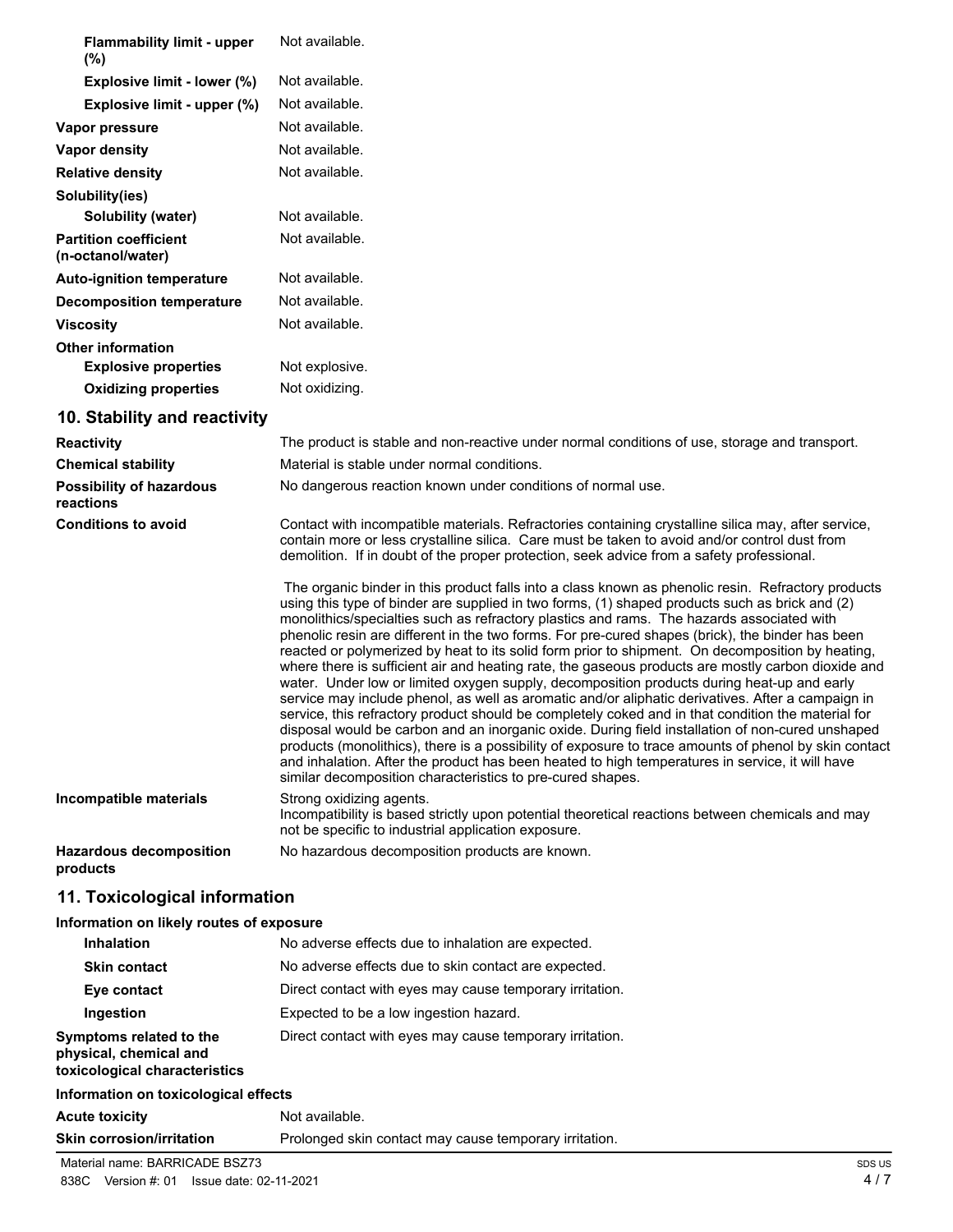| Serious eye damage/eye<br>irritation                                | Direct contact with eyes may cause temporary irritation.                                                                                                                                                                                                                                                                         |
|---------------------------------------------------------------------|----------------------------------------------------------------------------------------------------------------------------------------------------------------------------------------------------------------------------------------------------------------------------------------------------------------------------------|
| Respiratory or skin sensitization                                   |                                                                                                                                                                                                                                                                                                                                  |
| <b>Respiratory sensitization</b>                                    | Not a respiratory sensitizer.                                                                                                                                                                                                                                                                                                    |
| <b>Skin sensitization</b>                                           | This product is not expected to cause skin sensitization.                                                                                                                                                                                                                                                                        |
| <b>Germ cell mutagenicity</b>                                       | No data available to indicate product or any components present at greater than 0.1% are<br>mutagenic or genotoxic.                                                                                                                                                                                                              |
| Carcinogenicity                                                     | Not classifiable as to carcinogenicity to humans.                                                                                                                                                                                                                                                                                |
| IARC Monographs. Overall Evaluation of Carcinogenicity              |                                                                                                                                                                                                                                                                                                                                  |
| Benzo(a)pyrene (CAS 50-32-8)                                        | 1 Carcinogenic to humans.<br>OSHA Specifically Regulated Substances (29 CFR 1910.1001-1052)                                                                                                                                                                                                                                      |
| Not regulated.                                                      | US. National Toxicology Program (NTP) Report on Carcinogens                                                                                                                                                                                                                                                                      |
| Benzo(a)pyrene (CAS 50-32-8)                                        | Known To Be Human Carcinogen.<br>Reasonably Anticipated to be a Human Carcinogen.                                                                                                                                                                                                                                                |
| <b>Reproductive toxicity</b>                                        | This product is not expected to cause reproductive or developmental effects.                                                                                                                                                                                                                                                     |
| Specific target organ toxicity -<br>single exposure                 | Not classified.                                                                                                                                                                                                                                                                                                                  |
| Specific target organ toxicity -<br>repeated exposure               | Not classified.                                                                                                                                                                                                                                                                                                                  |
| <b>Aspiration hazard</b>                                            | Not an aspiration hazard.                                                                                                                                                                                                                                                                                                        |
| 12. Ecological information                                          |                                                                                                                                                                                                                                                                                                                                  |
| <b>Ecotoxicity</b>                                                  | The product is not classified as environmentally hazardous. However, this does not exclude the<br>possibility that large or frequent spills can have a harmful or damaging effect on the environment.                                                                                                                            |
| Persistence and degradability                                       | No data is available on the degradability of any ingredients in the mixture.                                                                                                                                                                                                                                                     |
| <b>Bioaccumulative potential</b>                                    |                                                                                                                                                                                                                                                                                                                                  |
| Partition coefficient n-octanol / water (log Kow)<br>Benzo(a)pyrene | 5.97                                                                                                                                                                                                                                                                                                                             |
| <b>Mobility in soil</b>                                             | No data available.                                                                                                                                                                                                                                                                                                               |
| Other adverse effects                                               | No other adverse environmental effects (e.g. ozone depletion, photochemical ozone creation<br>potential, endocrine disruption, global warming potential) are expected from this component.                                                                                                                                       |
| 13. Disposal considerations                                         |                                                                                                                                                                                                                                                                                                                                  |
| <b>Disposal instructions</b>                                        | This product, in its present state, when discarded or disposed of, is not a hazardous waste<br>according to Federal regulations (40 CFR 261.4 (b)(4)). Under RCRA, it is the responsibility of the<br>user of the product to determine, at the time of disposal, whether the product meets RCRA criteria<br>for hazardous waste. |
| Hazardous waste code                                                | Since this product is used in several industries, no Waste Code can be provided by the supplier.<br>The Waste Code should be determined in arrangement with your waste disposal partner or the<br>responsible authority.                                                                                                         |
| Waste from residues / unused<br>products                            | Not available.                                                                                                                                                                                                                                                                                                                   |
| <b>Contaminated packaging</b>                                       | Not available.                                                                                                                                                                                                                                                                                                                   |
| 14. Transport information                                           |                                                                                                                                                                                                                                                                                                                                  |
| <b>DOT</b>                                                          |                                                                                                                                                                                                                                                                                                                                  |
| Not regulated as dangerous goods.                                   |                                                                                                                                                                                                                                                                                                                                  |
| <b>IATA</b>                                                         |                                                                                                                                                                                                                                                                                                                                  |
| Not regulated as dangerous goods.<br><b>IMDG</b>                    |                                                                                                                                                                                                                                                                                                                                  |
| Not regulated as dangerous goods.                                   |                                                                                                                                                                                                                                                                                                                                  |
| Transport in bulk according to                                      | Not applicable.                                                                                                                                                                                                                                                                                                                  |
| Annex II of MARPOL 73/78 and<br>the IBC Code                        |                                                                                                                                                                                                                                                                                                                                  |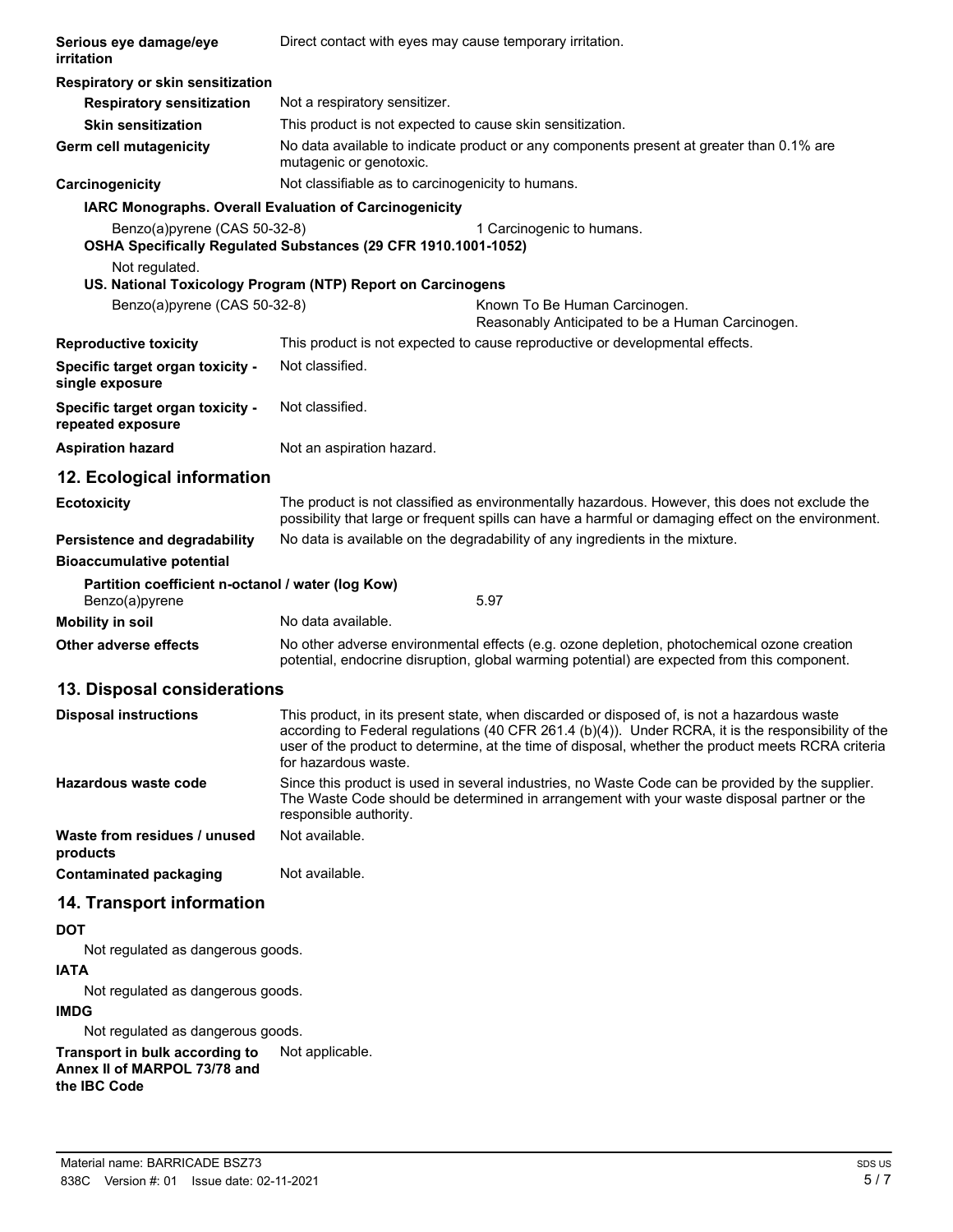# **15. Regulatory information**

| <b>US federal regulations</b>                                                                                    | This product is not known to be a "Hazardous Chemical" as defined by the OSHA Hazard<br>Communication Standard, 29 CFR 1910.1200. All chemical substances in this product are listed<br>on the TSCA chemical substance inventory where required. |                      |                                                                                                                                                                                                                    |                        |
|------------------------------------------------------------------------------------------------------------------|--------------------------------------------------------------------------------------------------------------------------------------------------------------------------------------------------------------------------------------------------|----------------------|--------------------------------------------------------------------------------------------------------------------------------------------------------------------------------------------------------------------|------------------------|
| TSCA Section 12(b) Export Notification (40 CFR 707, Subpt. D)                                                    |                                                                                                                                                                                                                                                  |                      |                                                                                                                                                                                                                    |                        |
| Not regulated.                                                                                                   |                                                                                                                                                                                                                                                  |                      |                                                                                                                                                                                                                    |                        |
| <b>CERCLA Hazardous Substance List (40 CFR 302.4)</b>                                                            |                                                                                                                                                                                                                                                  |                      |                                                                                                                                                                                                                    |                        |
| Benzo(a)pyrene (CAS 50-32-8)<br><b>SARA 304 Emergency release notification</b>                                   |                                                                                                                                                                                                                                                  | Listed.              |                                                                                                                                                                                                                    |                        |
| Not regulated.<br>OSHA Specifically Regulated Substances (29 CFR 1910.1001-1052)<br>Not regulated.               |                                                                                                                                                                                                                                                  |                      |                                                                                                                                                                                                                    |                        |
| Superfund Amendments and Reauthorization Act of 1986 (SARA)                                                      |                                                                                                                                                                                                                                                  |                      |                                                                                                                                                                                                                    |                        |
| SARA 302 Extremely hazardous substance                                                                           |                                                                                                                                                                                                                                                  |                      |                                                                                                                                                                                                                    |                        |
| Not listed.                                                                                                      |                                                                                                                                                                                                                                                  |                      |                                                                                                                                                                                                                    |                        |
| SARA 311/312 Hazardous<br>chemical                                                                               | No (Exempt)                                                                                                                                                                                                                                      |                      |                                                                                                                                                                                                                    |                        |
| SARA 313 (TRI reporting)                                                                                         |                                                                                                                                                                                                                                                  |                      |                                                                                                                                                                                                                    |                        |
| <b>Chemical name</b>                                                                                             |                                                                                                                                                                                                                                                  | <b>CAS number</b>    | % by wt.                                                                                                                                                                                                           |                        |
| Benzo(a)pyrene                                                                                                   |                                                                                                                                                                                                                                                  | $50-32-8$            | $2.5 - 10$                                                                                                                                                                                                         |                        |
| Other federal regulations                                                                                        |                                                                                                                                                                                                                                                  |                      |                                                                                                                                                                                                                    |                        |
| Clean Air Act (CAA) Section 112 Hazardous Air Pollutants (HAPs) List                                             |                                                                                                                                                                                                                                                  |                      |                                                                                                                                                                                                                    |                        |
| Benzo(a)pyrene (CAS 50-32-8)<br>Clean Air Act (CAA) Section 112(r) Accidental Release Prevention (40 CFR 68.130) |                                                                                                                                                                                                                                                  |                      |                                                                                                                                                                                                                    |                        |
| Not regulated.                                                                                                   |                                                                                                                                                                                                                                                  |                      |                                                                                                                                                                                                                    |                        |
| <b>Safe Drinking Water Act</b><br>(SDWA)                                                                         | Not regulated.                                                                                                                                                                                                                                   |                      |                                                                                                                                                                                                                    |                        |
| US state regulations                                                                                             |                                                                                                                                                                                                                                                  |                      |                                                                                                                                                                                                                    |                        |
| <b>California Proposition 65</b>                                                                                 |                                                                                                                                                                                                                                                  |                      |                                                                                                                                                                                                                    |                        |
|                                                                                                                  | cause birth defects or other reproductive harm. For more information go<br>to www.P65Warnings.ca.gov.                                                                                                                                            |                      | <b>WARNING:</b> This product can expose you to chemicals including Benzo(a)pyrene, which is known to the State<br>of California to cause cancer, and Ethane-1,2-diol, which is known to the State of California to |                        |
|                                                                                                                  | California Proposition 65 - CRT: Listed date/Carcinogenic substance                                                                                                                                                                              |                      |                                                                                                                                                                                                                    |                        |
| Benzo(a)pyrene (CAS 50-32-8)                                                                                     |                                                                                                                                                                                                                                                  | Listed: July 1, 1987 |                                                                                                                                                                                                                    |                        |
|                                                                                                                  | California Proposition 65 - CRT: Listed date/Developmental toxin                                                                                                                                                                                 |                      |                                                                                                                                                                                                                    |                        |
|                                                                                                                  | Ethane-1,2-diol (CAS 107-21-1) Listed: June 19, 2015                                                                                                                                                                                             |                      |                                                                                                                                                                                                                    |                        |
| subd. $(a)$                                                                                                      |                                                                                                                                                                                                                                                  |                      | US. California. Candidate Chemicals List. Safer Consumer Products Regulations (Cal. Code Regs, tit. 22, 69502.3,                                                                                                   |                        |
| Benzo(a)pyrene (CAS 50-32-8)<br>Magnesium Oxide (CAS 1309-48-4)                                                  |                                                                                                                                                                                                                                                  |                      |                                                                                                                                                                                                                    |                        |
| <b>International Inventories</b>                                                                                 |                                                                                                                                                                                                                                                  |                      |                                                                                                                                                                                                                    |                        |
| Country(s) or region                                                                                             | Inventory name                                                                                                                                                                                                                                   |                      |                                                                                                                                                                                                                    | On inventory (yes/no)* |
| Australia                                                                                                        | Australian Inventory of Chemical Substances (AICS)                                                                                                                                                                                               |                      |                                                                                                                                                                                                                    | No                     |
| Canada                                                                                                           | Domestic Substances List (DSL)                                                                                                                                                                                                                   |                      |                                                                                                                                                                                                                    | No                     |
| Canada                                                                                                           | Non-Domestic Substances List (NDSL)                                                                                                                                                                                                              |                      |                                                                                                                                                                                                                    | No                     |
| China                                                                                                            | Inventory of Existing Chemical Substances in China (IECSC)                                                                                                                                                                                       |                      |                                                                                                                                                                                                                    | No                     |
| Europe                                                                                                           | European Inventory of Existing Commercial Chemical<br>Substances (EINECS)                                                                                                                                                                        |                      |                                                                                                                                                                                                                    | No                     |
| Europe                                                                                                           | European List of Notified Chemical Substances (ELINCS)                                                                                                                                                                                           |                      |                                                                                                                                                                                                                    | No                     |
| Japan                                                                                                            | Inventory of Existing and New Chemical Substances (ENCS)                                                                                                                                                                                         |                      |                                                                                                                                                                                                                    | No                     |
| Korea                                                                                                            | Existing Chemicals List (ECL)                                                                                                                                                                                                                    |                      |                                                                                                                                                                                                                    | No                     |
| New Zealand                                                                                                      | New Zealand Inventory                                                                                                                                                                                                                            |                      |                                                                                                                                                                                                                    | No                     |
| Philippines                                                                                                      | Philippine Inventory of Chemicals and Chemical Substances<br>(PICCS)                                                                                                                                                                             |                      |                                                                                                                                                                                                                    | No                     |